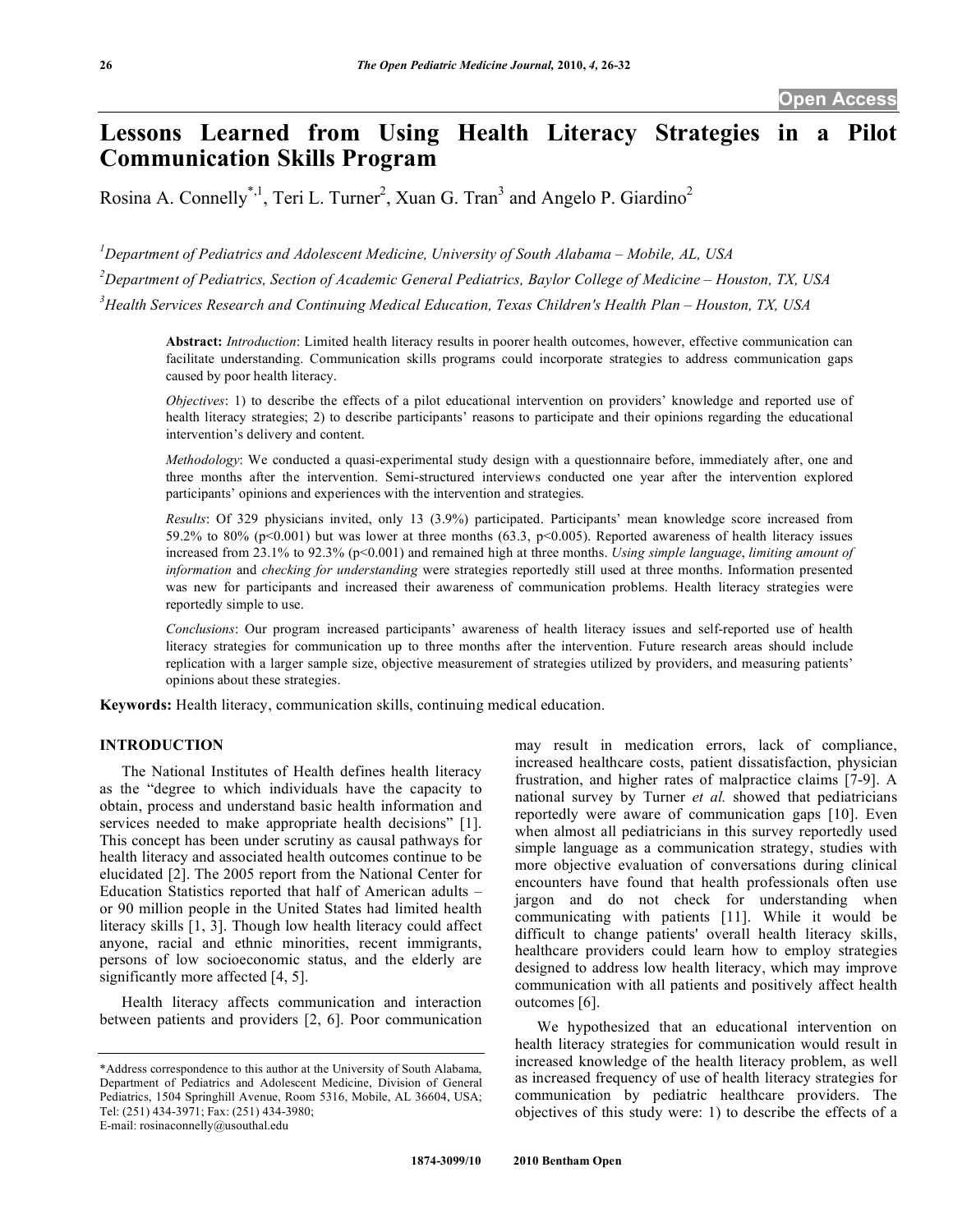# **METHODOLOGY**

content.

 This was a mixed-methods analysis of quantitative and qualitative data. A quasi-experimental study design was used to assess participants' reactions and learning from the communication skills training program with a questionnaire used before, immediately after, at one month, and three months after the educational intervention. Semi-structured interviews were conducted one year after the intervention to explore participants' opinions about the intervention and the strategies.

# **Intervention**

 We developed a focused educational intervention consisting of a 2-hour workshop for pediatric health care providers. The workshop included a didactic session, the showing of a video clip, group discussion and role-playing using a common clinical scenario. The short didactic session included an overview of the health literacy problem in the United States, its effects on health, and its role as a potential barrier to effective health communication. The video from the American Medical Association (AMA) Foundation's educational tool '*Health Literacy: Help Your Patients Understand'* [4] portrayed actual patients describing how their experiences during medical situations and miscommunications with physicians had negatively affected their health. Participants were introduced to health literacy strategies for improved communication that are available from this AMA's educational tool (e.g. checking for patient's understanding, avoiding medical jargon, encouraging patients to ask questions, speaking slowly, and limiting the amount of information) [4] and from the Partnership for Clear Health Communication's *'Ask Me 3™'*  questions: *1. What is my [child's] main problem? 2. What do I need to do? 3. Why is it important for me to do this?* [12].

 Three interactive exercises: a case scenario, an active exercise and role play activity were used to practice communication using the health literacy strategies presented. During the case scenario, participants identified potential communication barriers during the hypothetical encounter presented. For the active exercise, participants translated selected medical jargon words into plain language. For the role play exercise, participants portrayed a patient, doctor, or observer/reporter during a hypothetical clinical scenario utilizing the health literacy strategies they learned during the didactic session.

# **Population/Setting**

 Two groups of pediatric providers were invited to participate. The first group included providers from 80 of the highest patient volume offices in the network for Texas Children's Health Plan (TCHP), a provider-owned pediatric HMO affiliated with Texas Children's Hospital (TCH), serving approximately 130,000 enrollees with Medicaid and State Children's Health Insurance Program. The second group consisted of community physicians employed by Texas Children's Pediatric Associates (TCPA), a large multisite primary care practice group entirely owned by TCH, which provides pediatric care to approximately 20% of children in the Houston metropolitan area. Participants could choose from three workshop date/time options: a Saturday morning, a weekday morning, and a weekday evening. The date/time with most responses was selected for workshop offering, and reminders were sent the week prior to the workshop.

 To encourage TCHP providers' participation in the educational intervention incentives offered included provision of 2 hours of AMA Category 1 CME credits, a \$100 honorarium, validated parking, and refreshments during the workshop. All participating providers were offered an additional \$50 for participating in the phone interviews one year after the intervention. Although TCPA providers were not offered an honorarium for workshop attendance, the other incentives remained the same.

## **Data Collection/Analysis**

 A questionnaire with items from the AMA Foundation's educational tool '*Health Literacy: Help Your Patients Understand'* [4] included multiple choice and true/false items to measure health literacy knowledge and was scored based on the number of correct answers. Likert scale questions were used to measure providers' report of behaviors they used to facilitate doctor-patient communication in their practices (i.e. use of '*Ask Me 3*™' questions, or the teach-back technique). Quantitative information was collected immediately before and after the educational intervention. Follow up questionnaires were administered one and three months after the intervention. Data regarding knowledge of health literacy issues and reported use of health literacy strategies for communication were analyzed using descriptive statistics, paired t-test, and Wilcoxon signed-rank test when applicable. Using the statistical software *STATA version 9.0* for sample size and power calculations, assuming a power of 0.8, alpha of 0.05, and attrition rate of 20% at 3 months, we anticipated that with regard to knowledge of health literacy issues 18 subjects were needed to detect a 50% difference in test scores. For reported use of health literacy strategies, it was estimated that a sample size of 45 subjects was needed to detect a 10% increase in number of pediatric health care providers reporting use health literacy strategies for communication most of the times or always after the educational intervention.

 One year after the initial educational intervention, we conducted semi-structured interviews for the qualitative portion of the study. All providers who attended the workshop offerings were invited to participate in the follow up phone interviews. Phone conversations with those who volunteered to participate were recorded without identifiers and subsequently transcribed by a third party. Two of the investigators (RC and AG) analyzed interview data for content using the constant comparison method to identify recurrent themes. After cross checking for content analysis, these two authors summarized and arrived at consensus of the themes presented.

 This protocol was reviewed and approved by the Institutional Review Board at Baylor College of Medicine.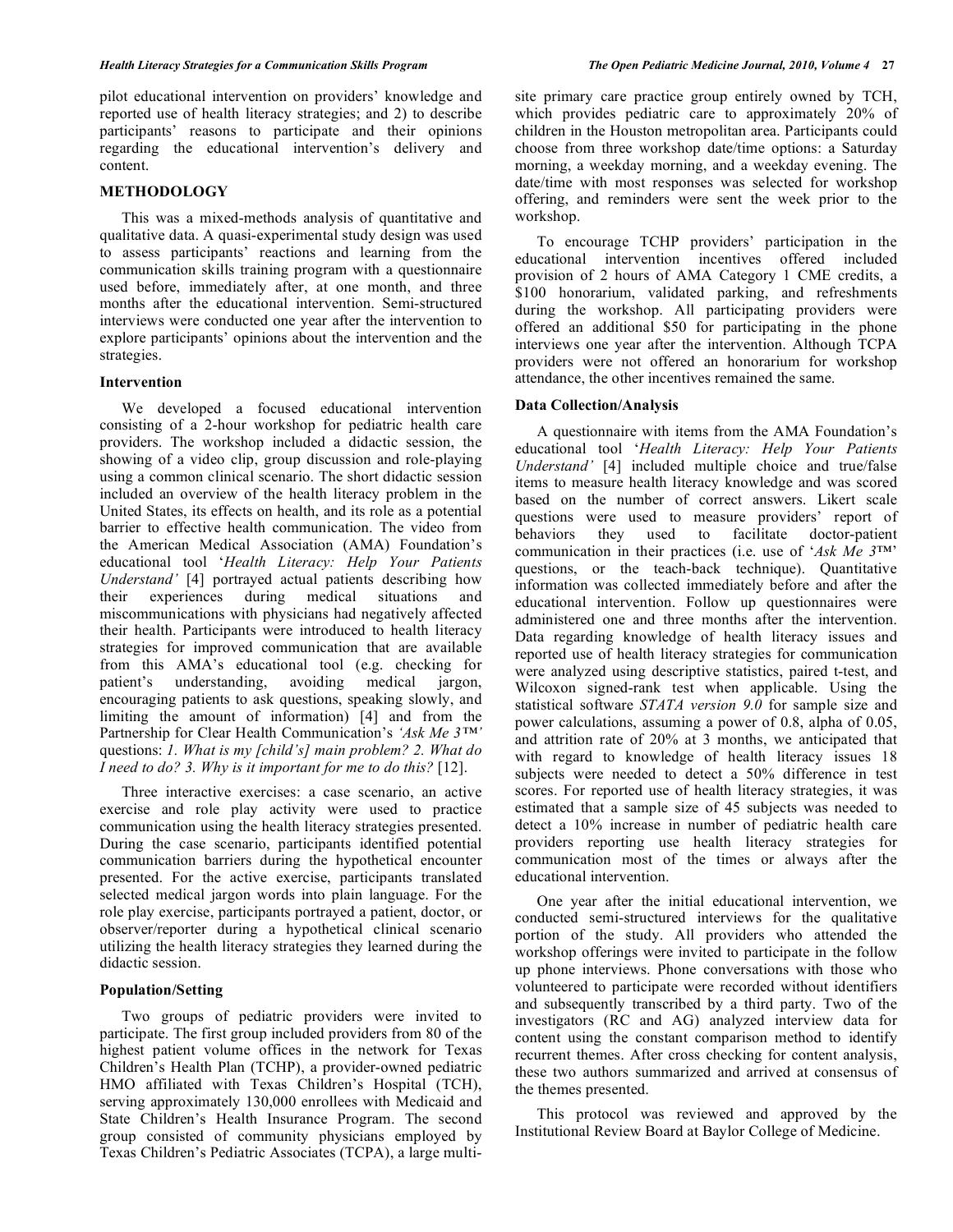## **RESULTS**

## **Participants' Characteristics**

 Three hundred twenty-nine providers were invited to participate. Of these, only 18 (5.6%) replied to the invitations, 14 (4.3%) attended the workshop, and 13 (3.9%) completed pre and post intervention questionnaires and agreed to complete the follow up questionnaires. Of all participants, 9 (69.2%) were female, 12 (92.3%) were pediatricians, and 1 (7.7%) was a family medicine physician. Mean participants' age was 56.6 years (range 39 - 70); and mean number of years in practice was 23.8 (range 11- 33). None of the providers had participated in previous communication skill training programs, although one provider later reported having read the AMA Foundation's educational tool '*Health Literacy: Help Your Patients Understand'* [4]. There was no information available on the providers who received invitations but chose not to participate in the educational workshops.

## **Quantitative Analysis**

## *Effects on Participants' Health Literacy Knowledge*

 There were 10 items in the questionnaires covering facts about low literacy and the effects of low literacy on health. The mean score was 59.2% (SD 14.4) prior to the educational intervention and increased to 80% (SD 10.4) immediately after the intervention, with a significant difference between the two means using paired t-test analysis  $(p=0.0004)$ .

#### *Effects on Awareness of Health Literacy Problem*

 Prior to the educational intervention only 3 (23.1%) participants reported being '*very aware'* of the health literacy problem, while 12 (92.3%) participants reported being '*very aware'* of the problem after the educational intervention. Comparison of these level of awareness before and after the intervention done using Wilcoxon signed-rank test showed a significant increase in the level of awareness of the health literacy problem immediately after the intervention ( $p=0.003$ ,  $Z = -2.954$ ).

## *Participants' Reported Use of Health Literacy Strategies*

 Participants reported their frequency of use of specific health literacy strategies for communication during the week prior to the intervention, as well as their intention to use those strategies during the week following the educational intervention. This information by specific health literacy

strategies is presented in Table **1**. Using Wilcoxon signedrank test, the number of strategies that providers intended to use '*most of the time*' or '*always*' immediately after the educational intervention significantly increased compared to their reported use before the intervention ( $p=0.001$ ,  $Z=$ 3.18).

## *One and Three-Month Follow Up*

 A total of 7 (53.8%) participants returned the one-month follow up questionnaire, while  $6(46.1\%)$  returned the threemonth follow up questionnaires. Mean knowledge score at one and three-month after the intervention were 71.5% (SD15.7) and 63.3% (SD 10.3) respectively. Seven out of original 13 (53.8%) providers reported to be '*very aware'* of the health literacy issues at one month follow up, and 5 out of 13 (38.5%) three months after the intervention. The information on health literacy strategies reportedly used '*most of the time*' or '*always*' at one and three months after the intervention is presented in Table **2**.

## **Qualitative Analysis**

 All 13 providers who participated in the educational workshops were invited to participate in follow up phone interviews one year after the intervention. Seven (53.8%) providers volunteered to participate, and only 4 (31% response rate) completed the follow up phone interviews. The other 3 providers who agreed to participate could not be reached by telephone after three attempts on the scheduled date/time for interview. A summary of the themes, based on participants' responses is presented in Table **3**.

## **Excerpts of Interviews**

 In discussing the reasons for participating in the communication skills workshop participants highlighted their desire to learn more effective communication skills, due to the realization that there was miscommunication with patients. Some responses to the question about reasons to participate are shown:

> *Participant 1: Because at the time it sounded like I could get a lot out of it. Because most of the time we think, "Oh we're doing a great job of communicating with your patients," and then when you go back or the patient comes back and you ask them something and, all the sudden you realize they didn't understand anything you said… I find some patients are very easy to communicate with… Other*

#### **Table 1. Reported Use of Health Literacy Strategies Before, Compared to Intention to Use After the Intervention**

| "Communication Techniques that I have Used in the Past Week/Will Use in the Next Week" | <b>Pretest</b><br>$(n=13)$<br>N(%) | Posttest<br>$(n=13)$<br>$N(\%)$ | p Value |
|----------------------------------------------------------------------------------------|------------------------------------|---------------------------------|---------|
| Asking patients to repeat information, by "teach back" or "show me" technique          | 3(23.1)                            | 10(76.9)                        | 0.008   |
| Presenting 2 or 3 concepts at a time and checking for understanding                    | 7(53.8)                            | 12(92.3)                        | 0.025   |
| Using simple language (avoid technical jargon)                                         | 11(84.6)                           | 13 (100)                        | 0.15    |
| Speaking more slowly                                                                   | 6(46.1)                            | 11 (84.6)                       | 0.025   |
| Using models to explain                                                                | 1(7.7)                             | 8(61.5)                         | 0.01    |
| Using Ask Me 3 Questions                                                               | $\theta$                           | 10(76.9)                        | 0.01    |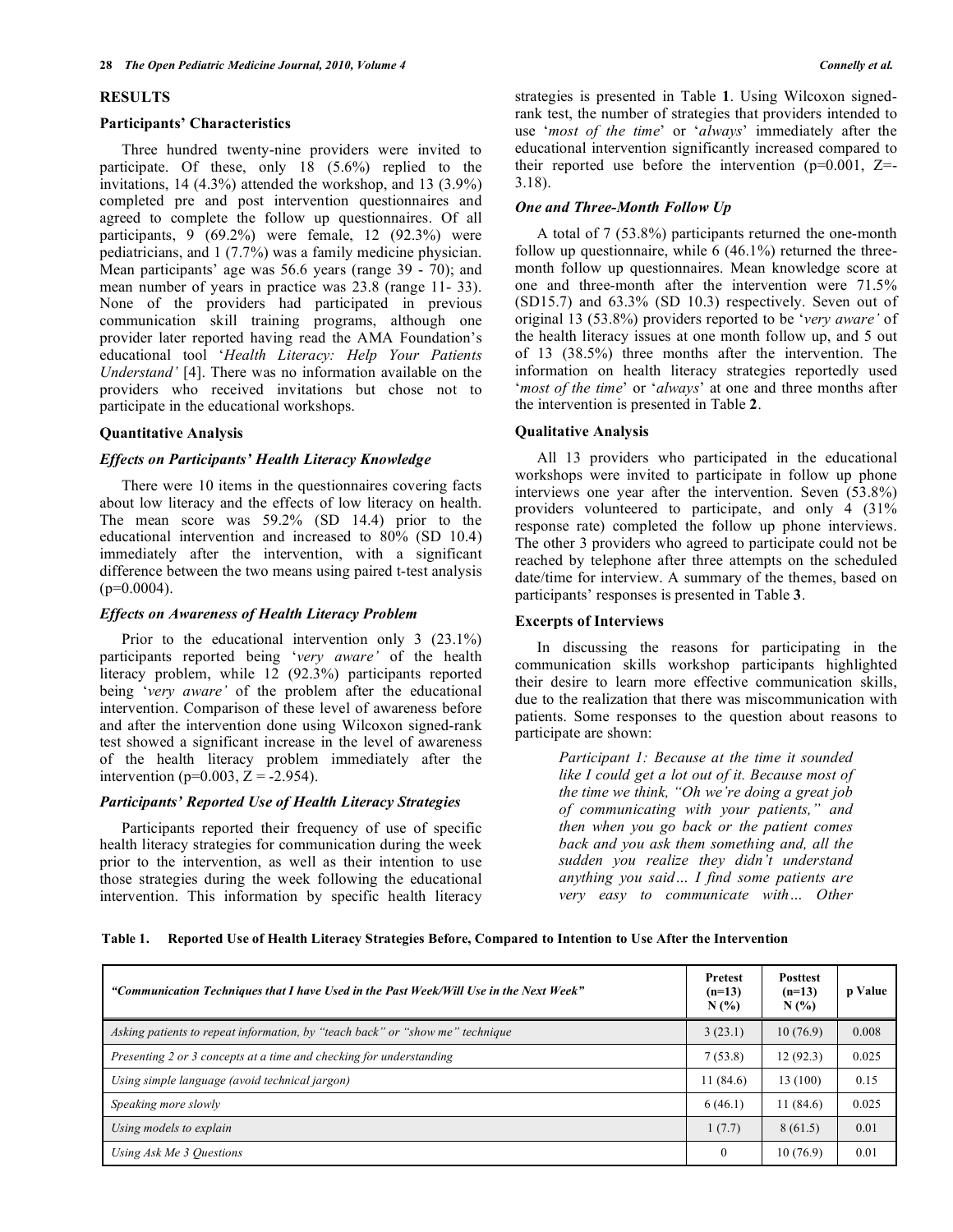# **Table 2. Reported Use of Health Literacy Strategies One and Three-Month Follow Up After the Intervention**

| "Communication Techniques that I have Used in the Past Week"                  | <b>One-Month</b><br>$(n=7)$<br>N(% | <b>Three-Month</b><br>$(n=6)$<br>N(% |
|-------------------------------------------------------------------------------|------------------------------------|--------------------------------------|
| Asking patients to repeat information, by "teach back" or "show me" technique | 3(42.9)                            | 5(83.3)                              |
| Presenting 2 or 3 concepts at a time and checking for understanding           | 6(85.7)                            | 4(66.7)                              |
| Using simple language (avoid technical jargon)                                | 7(100)                             | 5(83.3)                              |
| Speaking more slowly                                                          | 6(85.7)                            | 4(66.7)                              |
| Using models to explain                                                       | 1(14.3)                            | 2(33.3)                              |
| Using Ask Me 3 Questions                                                      | 1(14.3)                            | 4(66.7)                              |

# **Table 3. Summary of the Themes, Based on Participants' Responses**

| <b>Reasons for participating</b>                                                                                                                                                                                                                                                                                                                                                                                                                                                                                                                                                                                                                         |                                                                                                                                                                                                                                                                                                                                                                                                                                                            |  |
|----------------------------------------------------------------------------------------------------------------------------------------------------------------------------------------------------------------------------------------------------------------------------------------------------------------------------------------------------------------------------------------------------------------------------------------------------------------------------------------------------------------------------------------------------------------------------------------------------------------------------------------------------------|------------------------------------------------------------------------------------------------------------------------------------------------------------------------------------------------------------------------------------------------------------------------------------------------------------------------------------------------------------------------------------------------------------------------------------------------------------|--|
| Willingness to improve communication skills; learn something new/new ways to communicate with patients effectively<br>$\bullet$<br>Participant's realization that there is a disconnect, miscommunication between patients and providers<br>$\bullet$<br>Wanted to learn how to build up rapport with patients through communication, better communication<br>$\bullet$<br>Learn ways to communicate better/reach out to challenging patients<br>$\bullet$                                                                                                                                                                                               |                                                                                                                                                                                                                                                                                                                                                                                                                                                            |  |
| Opinions regarding educational intervention                                                                                                                                                                                                                                                                                                                                                                                                                                                                                                                                                                                                              |                                                                                                                                                                                                                                                                                                                                                                                                                                                            |  |
| Liked the most<br>Interactive learning: interaction, small groups, active participation, role<br>$\bullet$<br>play exercise<br>New concept: there is a communication mismatch<br>$\bullet$<br>Simple and practical advice on effective ways to communicate<br>$\bullet$                                                                                                                                                                                                                                                                                                                                                                                  | Liked the least<br>Time/Location: given on a Saturday morning, remote location<br>$\bullet$<br>Not getting syllabus or materials for the workshop ahead of time<br>$\bullet$<br>One participant reported she/he did not learn anything new, 'just<br>$\bullet$<br>basic things' participant felt already knew and did                                                                                                                                      |  |
| How to improve program<br>Give outline ahead of time related to topic and expectations of what will happen during workshop<br>$\bullet$<br>Make it part of something that is already happening (e.g. quarterly CME meetings); give incentives/encourage providers to RSVP to ensure<br>$\bullet$<br>participation<br>Location/Time: offer workshop on a weekday evening rather than Saturday morning; larger practices throughout town; include in TCHP Grand<br>$\bullet$<br>Rounds (part of CME program)<br>Make it innovative: new formats, real patients, real scenarios<br>$\bullet$<br>Present this program to ancillary clinic staff<br>$\bullet$ |                                                                                                                                                                                                                                                                                                                                                                                                                                                            |  |
| Opinions on content<br>Information presented was "eye-opener"<br>$\bullet$<br>Communication is more than translation or speaking same language<br>$\bullet$<br>Literacy/health literacy problem is more prevalent than what was thought<br>$\bullet$<br>Overall, health literacy strategies were well received because they were simple things that could be done in the office<br>$\bullet$<br>$\bullet$<br>already                                                                                                                                                                                                                                     | One participant felt strategies were 'basic things' that participant reportedly was already doing, but that would be easy to implement if not using them                                                                                                                                                                                                                                                                                                   |  |
| Strategies participants reported using in their practice                                                                                                                                                                                                                                                                                                                                                                                                                                                                                                                                                                                                 |                                                                                                                                                                                                                                                                                                                                                                                                                                                            |  |
| $\bullet$<br>that patients had difficulty understanding<br>$\bullet$<br>terms<br>Using pictures or models: easy to explain patients the illness and the treatment plan, models is available from pharmaceutical representatives<br>$\bullet$<br>Slow down when talking with patients: to help with understanding when giving information<br>$\bullet$<br>٠<br>important information, help patients remember what was said in the visit, sometimes end up in trash 'but at least we've tried'                                                                                                                                                             | Teach back: simple and works well, took time to implement at first because of the need to remember, but then easy to use, helped to identify words<br>Avoiding medical jargon: difficult to change medical words into something patients can understand, challenging to find simple words for medical<br>Handouts: often use medical terms, one participant became more selective of what they give out to patients, participant found useful to highlight |  |
| patients, you never get a feel for what it is that                                                                                                                                                                                                                                                                                                                                                                                                                                                                                                                                                                                                       | about trying to learn something to get to those                                                                                                                                                                                                                                                                                                                                                                                                            |  |

*they don't understand. They never tell you, "Oh okay, I didn't get, you know, what you are trying to tell me." And so those are the patients that I think I was more concerned*  *patients.* 

*Participant 2: Sometimes after I've talked to the patient, they look at me, say, "yes, yes, yes". "Do you have any questions?" They say*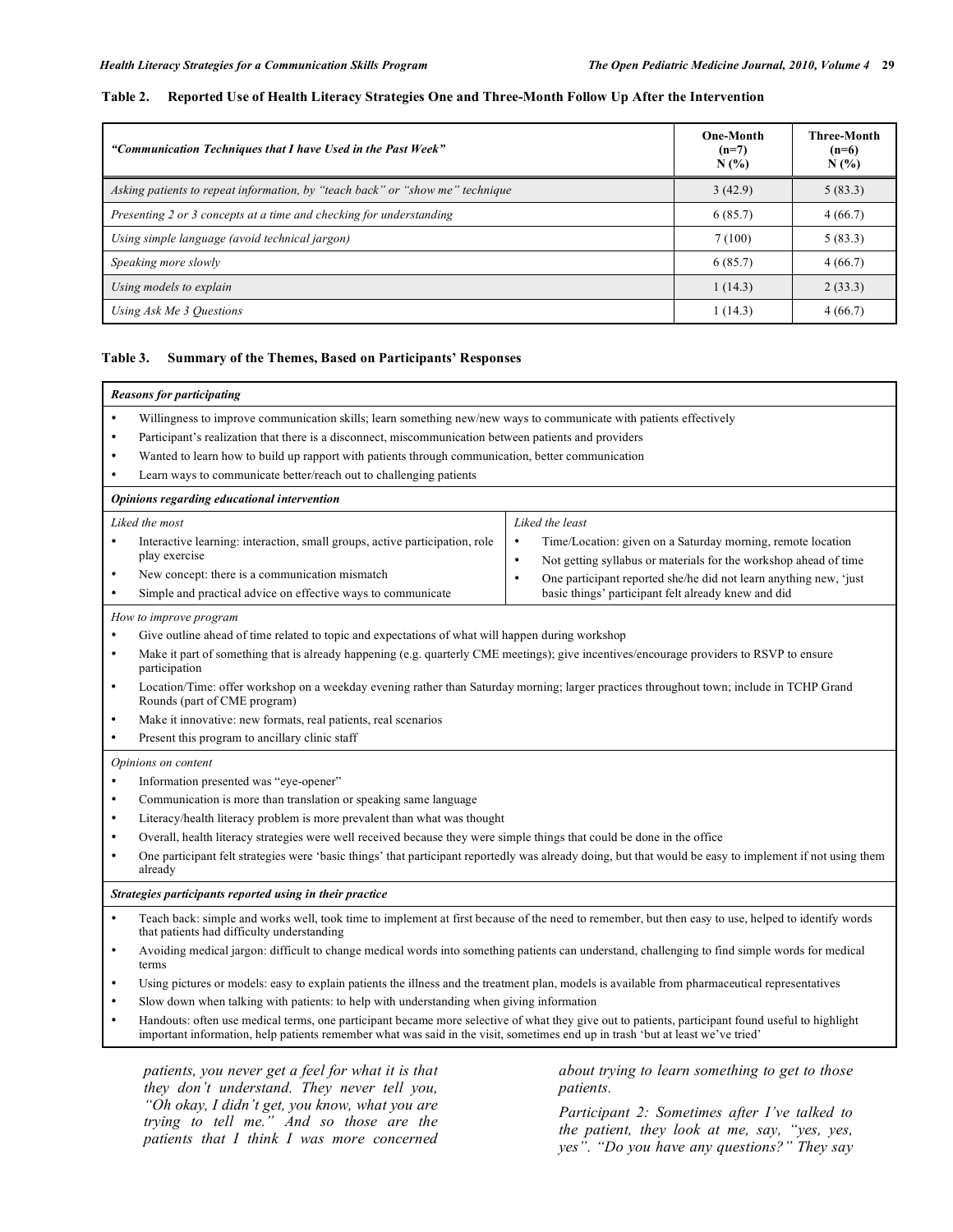*"No, no, no". And when I leave the room then here comes the medical assistant who says, "The patient in room so and so wants to ask you some more questions." And so, obviously at the time I really had some lack of confidence in…feeling that the patient understood what I said…I needed to find out how I could interview them in a better way.* 

 Participants were asked to express their opinion about the program, the usefulness of the information presented, the format, what they liked most, and what they liked the least. Some excerpts illustrate their thoughts:

> *Participant 1: … sometimes we're practicing medicine so fast and I mean, I don't know about some of my colleagues, but I find that my office staff and myself, sometimes we're like chasing each other… And sometimes I'll even say, "Oh, did I even answer the patient correctly?" And so, going to something like this…made us stop and re-evaluate what we were doing. And the second thing, it gave us some easy things that we could do in our office. It wasn't like you asked me to go out and buy an MRI machine… It was a simple, "Ask the patient, did they understand?" Have them come back to you and explain what you just told them. Or something as simple as [using] a bunch of models… [Then talking about the workshop format]…Probably that it was a really small group… so that you didn't feel like you were going to ask the wrong question.*

*Participant 2: [talking about the role play activity]…where one doctor acted as the patient, the other doctor acted as the doctor… I like the interactions.* 

*Participant 4: I think everything was fine. It was just that I thought maybe there will be some specific guidelines which I didn't' get, you know. They were just average rules and regulations of how to deal with patients and how to get the proper history and communicate with the family and all that, but nothing specific. These are basic things that we already do.* 

 In response to the actual content presented during the workshop, participants expressed that the information presented, which focused on the amount of miscommunication that occurs during health care interactions due to low health literacy, was an 'eye opener'. Four excerpts related to this theme are shown below:

> *Participant 1: Because it's such a new concept, I mean I think we all went to medical school and said, "Okay, you can now, you know, tell anybody anything, and they are all going to understand." Nobody ever told us everybody is on a different level of understanding… I was talking to another physician who is not a pediatrician and he said, "All the sudden you realize you don't*

*walk on water." I said, "Yeah."… I said, "It was very, very shocking."* 

*Interviewer: So you commented about the workshop to another physician.* 

*Participant: Mm-hmm.* 

*Interviewer: who is not in Pediatrics?* 

*Participant: No, he's in Internal Medicine, and we were talking, and I was asking him, I said, "Do you sometimes feel that your patients don't understand what you are talking about?" And of course, like all of us, we say, "Most of my patients know what I'm talking about. I talk at their level." And so I asked him to look, and then we got together, because we're longtime friends… And I said, "Well, how was it?" And he goes, "Well, I don't walk on water either."* 

*Participant 2: Oh yes, I remember but it's such an overwhelming huge problem, you know…It's not just English and Spanish, you know.* 

*Participant 3: Well, one of things that I recall is that illiteracy in general was much more prevalent than most of us cared to realize, and when it came specifically to medical issues, yes, it's even greater.* 

 Finally, in response to a question about the actual health literacy strategies discussed during the workshop and their experience with using these in practice:

> *Participant 1: It was probably hard to incorporate it because I would have to remember...so at first, it did take a little longer, but then I think my patients taught me some of the stuff, some of the words, again I think it's the words that the patients confuse or the patients don't understand. You know, what words were good, what words were not so good, and then what words were bad, I mean as far as the patient… And for them to walk away and say, "Now, what did I have?"*

> *Participant 3: Well, I remember some of the things that ya'll talked about I was already doing. One is to provide handouts in a semireadable format… We do sometimes find them in the trash, but at least we've tried. Sometimes I slow down a little more as far as how quickly I talk.*

> *Participant 4: We made the language as simple and as everyday as possible, and we do that. We already [did] that. In fact, I never use complicated terms even with the educated patients…*

# **DISCUSSION**

 Healthcare providers' ability to convey information in ways that patients can understand is essential for effective health communication and is one of the six objectives in the Health Communication Focus Area from the *United States*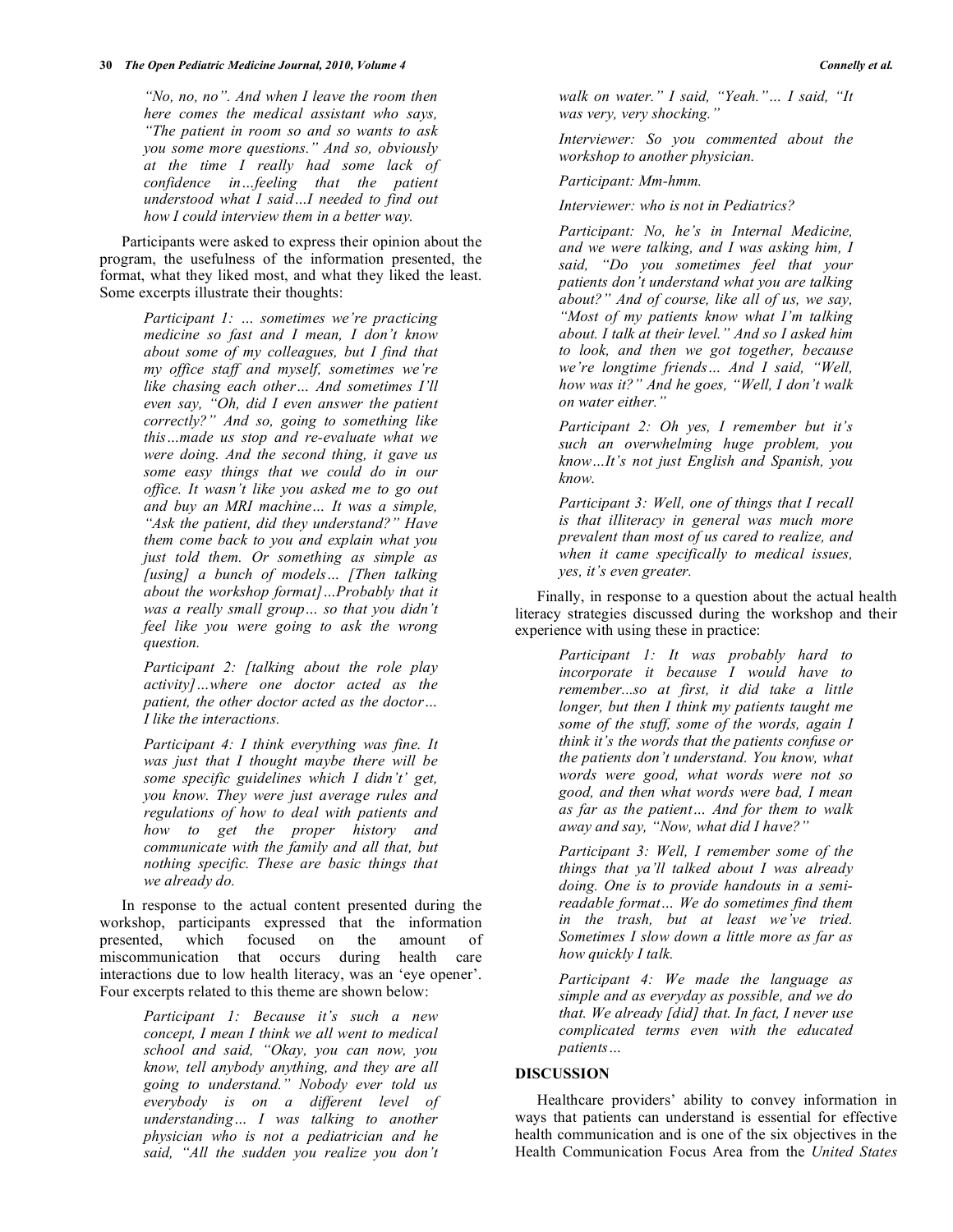*Healthy People 2010* [13, 14]. Furthermore, the American Medical Association Council report on Health literacy has recommended 'the development of undergraduate, graduate, and continuing medical education programs that train physicians to communicate with patients who have limited literacy skills' [13].

 A systematic review by Davis *et al.* about continuing medical education (CME) programs found that learnercentered, interactive, engaging, and reinforcing programs were more effective in change physicians' behavior, and occasionally positively impacted health outcomes [15]. And although short educational programs have been found to have no effect on changing physicians' behavior [16], research in the area of communication skills training has shown that programs focused on specific skills were likely to be effective in changing physicians' behavior [17]. A study by Shilling *et al.* revealed that patients reported more satisfaction after providers' participation in a communication skills training [18]. In another study, physicians who used specific communication behaviors (i.e. orienting statements, checking for understanding) were less likely to be involved in malpractice claims [8]. Communication skills training is often used by organizations as a mean to ultimately improve overall patient satisfaction [19]. Long-term results of these programs, nevertheless, seem to depend on the length and quality of the program [17, 19].

 At the time of our literature review, there were no published studies regarding communication programs that specifically used health literacy strategies and targeted pediatric healthcare providers. Mika *et al.* were conducting and subsequently published a study using the Ask Me 3 strategy in a pediatric clinical setting, but their intervention did not involve detailed training of healthcare providers on this specific strategy [20].

 Our study served as a pilot test for the design, content, implementation, and effectiveness of short educational intervention using health literacy strategies and intended to improve pediatric healthcare providers' communication skills. The overall goal is to develop an effective program for improved communication skills and ultimately improve patient satisfaction in the near future.

 There were several limitations affecting our ability to measure our outcomes. Low participation rates despite efforts for advertising, incentives, and reminders to promote attendance. This particular educational program did not have the popularity experienced by more scientific content traditional quarterly CME lectures offerings from the TCHP, with attendance to our workshop being lower than what we anticipated. While the actual delivery of our intervention was different from the traditional quarterly CME offerings from the TCHP, incentives and provision of CME credits were similar. After the qualitative portion of our study, we learned that attendance could potentially have been higher if the communication skills training were offered during the week, or as part of a more scientific topic which usually draws attention from community practitioners (e.g. mental health, dermatology, ophthalmology).

 Through the qualitative portion of our analysis, we learned that providers had specific internal motivations to attend, including the pre-existing realization that there is a

miscommunication with patients, and the desire to learn innovative ways to improve communication to positively affect health outcomes. These internal motivations, inherent to the desire to become a better physician, might have affected our ability to measure the effects of the intervention due to selection bias. Hence, providers with higher degree of internal motivation might have been more likely to participate and be ready to adopt the use of health literacy strategies beyond the incentives offered for participating in the educational program. Another limitation was the selfreported nature of the data, as participants answered questionnaires and provided a subjective measure of their own communication practices, which introduced potential information bias.

 Overall, the educational intervention was well received and participants felt the information presented was an eye opener to the emergent issue of health literacy in health communication. Participants expressed benefiting from the interactive nature of the presentation. The excerpts of the AMA video presented were compelling and provided a deeper insight into the experiences of patients who have limited health literacy skills. The health literacy strategies were simple, practical and easy to use. One participant's experience with *'Teach Back'* illustrated how it was helpful to identify specific words that were difficult to understand for subsequent use as part of the *'Using simple language'*  strategy. Another participant expressed disappointment with the educational program due to the perception that the strategies presented were 'basic things' the participant was already doing. This participant's report is consistent with findings of the survey done by Turner *et al*, where 99% of pediatricians reportedly used simple language when communicating with patients [10]. However, only 23% reportedly used teach-back to confirm understanding in this survey and other studies, which have also shown that physicians mostly use technical jargon [9-11, 21].

 Our educational intervention increased participants' awareness of health literacy issues, and this effect persisted over time. With regards to the health literacy strategies presented, most participants had significantly high intentions to use these strategies for communication immediately after the intervention. Over time, the strategies participants reportedly continued to use were *limiting information*, *checking for understanding, using simple language*, and *speaking more slowly*. Specific strategies to assure understanding such as *asking patients to repeat information* and *encouraging patients to ask questions (or using the Ask Me 3 questions)* were reportedly used with less frequency*.*  These findings were consistent with prior results by Farrell *et al.* and Schwartzberg *et al.* [5, 21].

 Healthcare providers may not be aware of their own communication skills, as patients perceive them. As health communication continues to become an important measure of quality care and maintenance of certification, clinicians may change opinions regarding the need to assess and continuously improve their communication skills, and may be more willing to participate in this type of educational offerings. Even in the times of electronic medical records and telemedicine, parents of pediatric patients still expect that healthcare providers call them by their name and shake hands upon introductions [22]. Accordingly, the simple